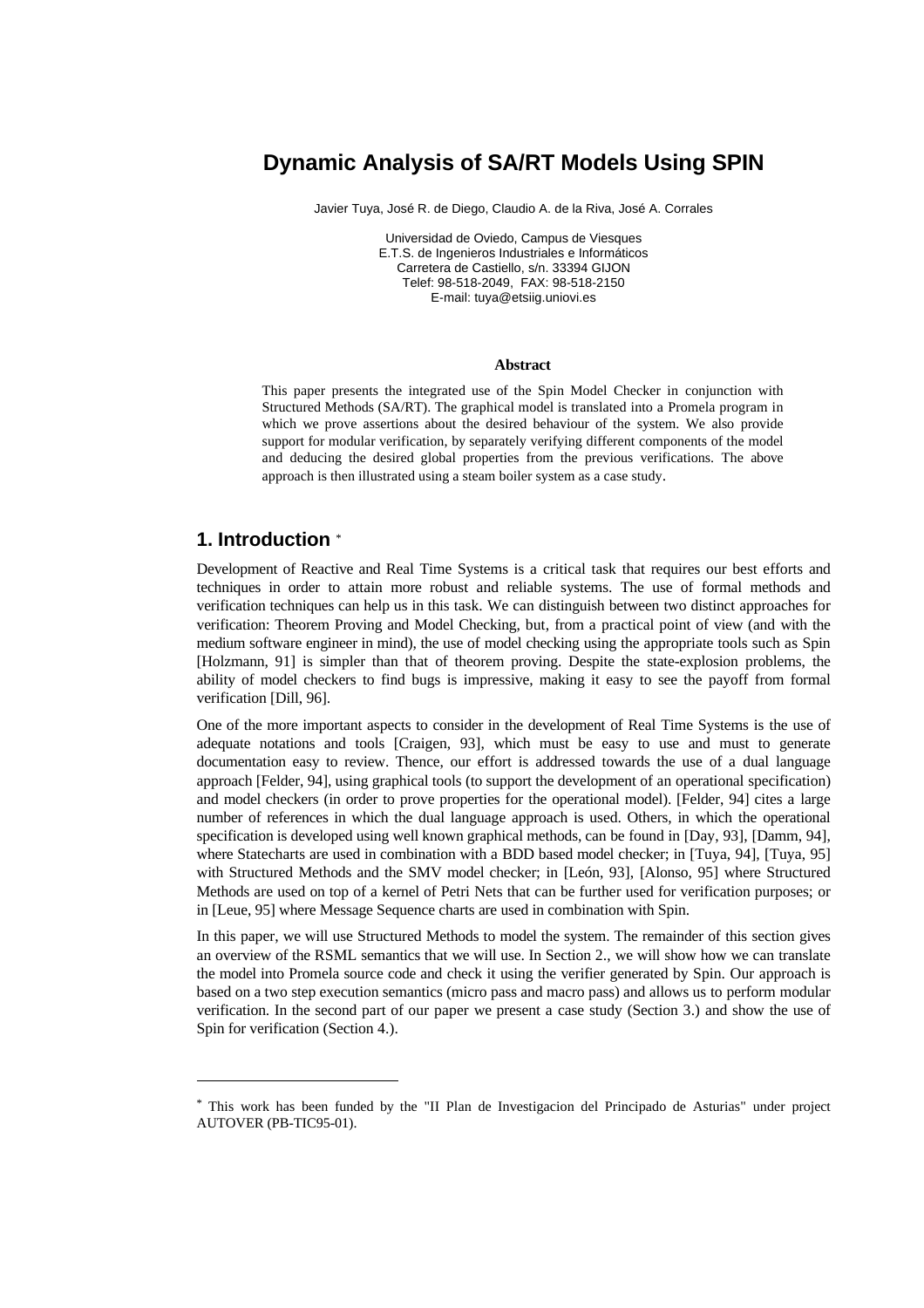# **1.1. SA/RT Methods**

Among the graphical methods most commonly used in industry, two of the leading methods are SA/RT and Statecharts. SA/RT is a short name for Structured Analysis Methods with extensions for Real Time [Ward, 85] [Hatley, 87]. The model is represented as a hierarchical set of diagrams that includes data and control transformations (processes). Control transformations are specified using State Transition diagrams, and events are represented using Control Flows. The other graphical and state based paradigm for specification of real time systems is Statecharts [Harel, 87a], [Harel, 90]. The system is represented as a set of hierarchical states instead of processes. Each state can be decomposed into sub states and so on. The statecharts notation is more compact than the SA/RT notation and has been formally defined. If this is so, why have we not selected Statecharts? The answer is simple:

- There are a lot of tools that support Structured Methods (both for Information Systems and Real Time), ranging from low to high cost, and these are well known by engineers. In contrast, there exist few (and expensive) tools for Statecharts.
- There is a lack of verification tools for Structured Methods, reduced in practice to syntax checking and completeness checking (e.g. balancing). The possibility to perform semantic checks will be a great added value to these tools.

### **1.2. Step Semantics**

Before carrying out any verification effort, a clear execution semantics must be defined for the model. The original (informal) definition provided by Ward is inspired by the execution rules of Petri Nets. The execution of the model consists of a series of execution steps (external interactions). At each one, the environment can evolve, by placing some token(s) into flows. The system responds by executing some transformation(s) that place tokens into output flows and removing the input tokens. If some tokens are placed in control flows that can activate other transitions, the interaction continues until no transition can be executed. Then, other execution steps can start. This execution semantics has a high degree of non-determinism, because when two (or more) tokens are simultaneously placed, two (or more) branches of internal interactions must be executed sequentially, but in an arbitrary order. Each one must be completed before returning to the next [Ward, 86].

Another approach is based on the concept of macro-step and micro-step in Statecharts (their equivalent in Ward semantics as described above are external and internal interactions) [Harel, 87b]. At each macro-step, the environment changes and the system responds to it in a synchronous way, i.e. all inputs are taken simultaneously, the system responds in zero time and sets all outputs simultaneously. Each macro-step is composed of a chain of internal steps (micro-steps), in which a set of transitions are selected and executed in parallel. The new configuration can cause the execution of other transitions until no transition can be made. The essential difference with regard to Ward's approach is that more than one transition can be executed in parallel.

Although several different semantics have been defined for Statecharts (always based on the concept of micro and macro-steps) [Huizing, 91], we have adopted the more recent one, used in the RSML language that can be found in [Leveson, 94]. This is outlined below with a somewhat different notation.

Let *EI* be the set of External Input Flows, *EO* the set of External Output Flows, *F* the set of Internal Flows, and *S* the set of variables that defines the local state for each process. We denote by  $EI_i$ ,  $EO_i$ ,  $F_i$ , *S<sub>i</sub>* the values of these variables at each step. The configuration *C<sub>i</sub>* at step *i* is the set  $EI_i \cup EO_i \cup F_i \cup$  $S_i$ . A macro-step starts due to a change in the environment variables that will have the set of values  $EI_0$ and will give the new configuration  $C_0$ . In response, the system selects a set of transitions  $T_i$  to be triggered and executes them. It changes the current configuration from  $C_0$  to  $C_1$ . The process repeats by triggering other transitions based on the previous configuration until no more transitions can be carried out. This execution is outlined below: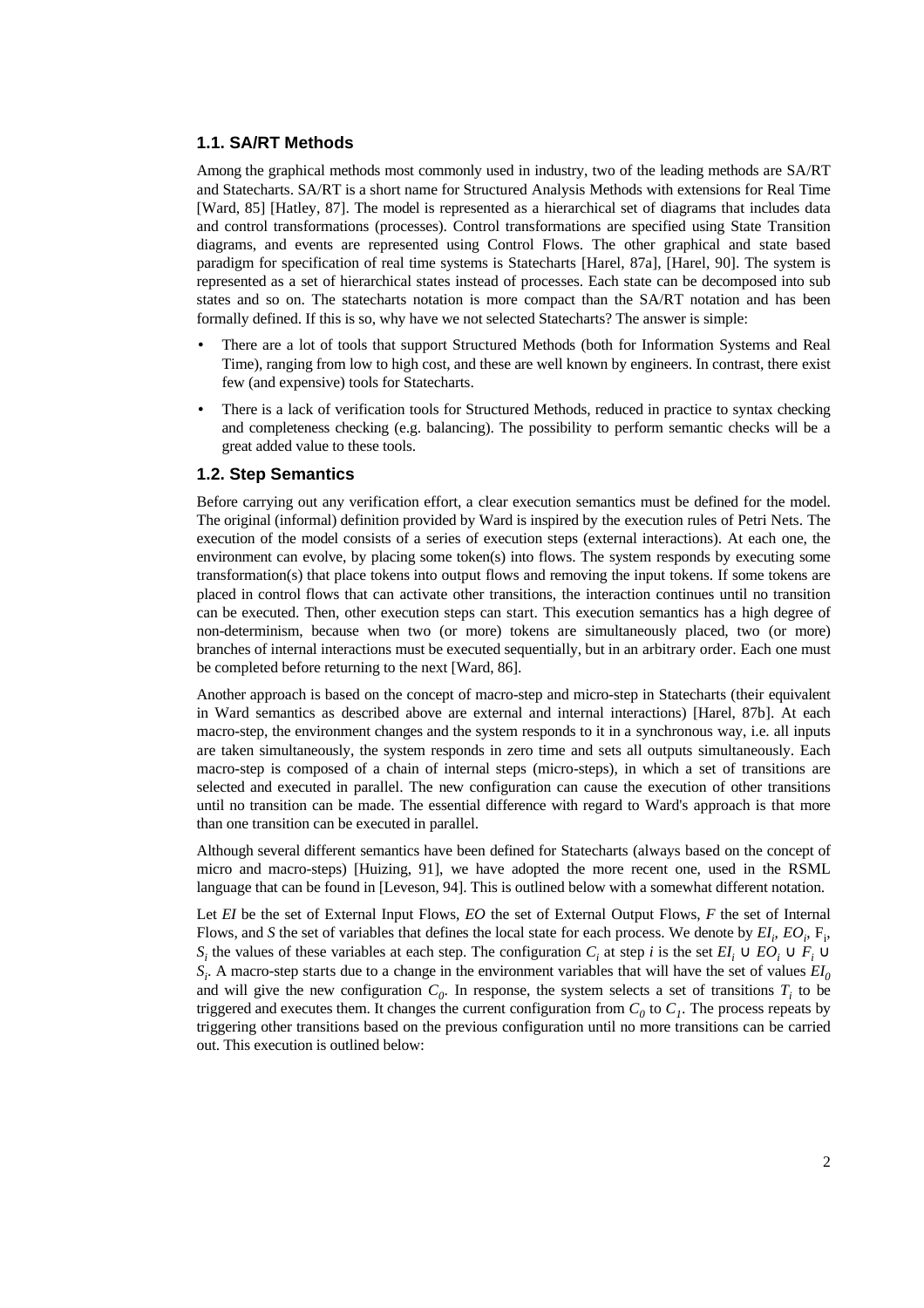```
do (each Macro Step)
  i=0Changes to the Environment (new configuration is C_0)
  do (each Micro Step)
    Select T_i for current configuration C_iExecute Transitions in T<sub>i</sub> (new configuration is C_{i+1})
     i=i+1until T=∅
end do
```
# **2. Using Spin and Promela for Verification**

Promela provides a powerful mechanism for representing concurrent processes and the communication between them. But when using the RSML semantics, we must implement the simultaneous execution of several transitions and differentiate between micro and macro-steps. A direct translation from processes in the graphical model into processes in Promela will need a tight coordination between them. So, it is easier to implement the whole model as an unique process and the sequences of steps as loops.

# **2.1. Micro/Macro Step Semantics Implementation with Promela**

The preliminary layout of the Promela program that implements this semantics will be:

| do                                              |   |
|-------------------------------------------------|---|
| Changes to the Environment                      |   |
| do                                              |   |
| Select transitions T to be executed             | 2 |
| <b>Reset Input Flows</b>                        |   |
| if :: $T \neq \emptyset$ -> Execute Transitions | 4 |
| :: else -> goto end macro step                  |   |
| fi                                              |   |
| od                                              |   |
| end macro step:                                 |   |
| <b>Assert Desired Properties</b>                | 5 |
| <b>Reset Output Flows</b>                       |   |
|                                                 |   |

- 1. External input flows (*EI*) can change their values. Since our desire is to prove properties that must be true for any execution of the system, these values are non-deterministically selected. This is a more realistic (and difficult to verify) assumption than the ones that suppose some kind of model for the environment behaviour.
- 2. Because the Spin structure is sequential, we cannot execute a transition that modifies the output flows because its result could influence another transition at the same micro-step. So, our first step is to select the set of transitions to be executed. A hidden variable is used to determine if a transition will be executed.
- 3. Before executing selected transitions *T*, we set all input control flows in *F* ∪ *EI* to zero. This situation will be needed as a prerequisite of the next micro-step.
- 4. When a transition can be executed, we continue by executing it (performing the actions that modify *EO*, *F* and *S*)
- 5. When no transition can be executed, we have finished the macro-step, The resulting configuration  $C<sub>i</sub>$  represents the action of the whole macro-step, and we can check the assertions about the desired properties.

## **2.2. A More Refined Layout**

The above layout is intuitive, but not practical when implemented in Promela. It must be modified by considering the following observations: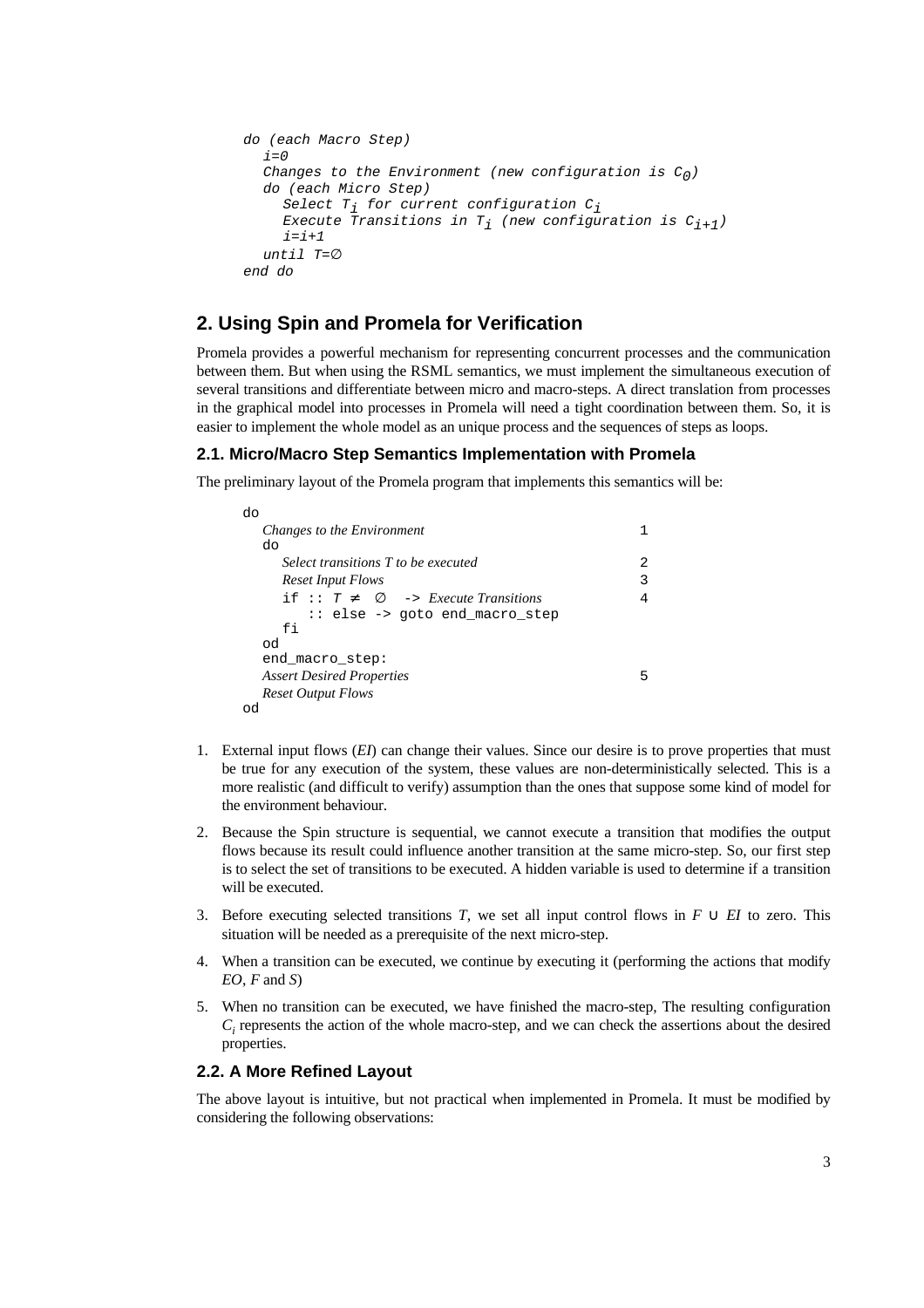- It generates a high number of states that are not relevant for our verification purposes. We wish to enclose all sentences that are executed in a macro-step in an atomic sentence. So, the number of stored states will be the same of the observable states at the end of a step.
- If we put a loop inside the atomic sentence, there will be a potential infinite loop that can cause the verifier to hang. This problem will be even greater when we further include the concept of ghost variables. So, the specification must be restructured in such a way that all sentences in a micro-step will be executed in an atomic sentence, and so, a macro-step will be composed of one or more atomic steps. We differentiate between micro and macro-steps using a variable named MicroStep.
- The properties we wish to prove will be stated using assertions about current values of variables at the end of each macro-step. Typical assertions must ensure response or safety properties that relate external input flows to external output flows and to states. Sometimes we need to make assertions about previous values of variables and about internal flows. So as, to be able to do this, we define the following simple predicates:
	- a *WAS0(f)*, where  $f \in EI \cup F$ : Is true if *f* was true at some instant in some preceding micro-step of the current macro-step.
	- b *WAS1(f)*, were *f* ∈ *EI* ∪ *EO* ∪ *F* : Is true if *f* was true at some instant of the preceeding macrostep.
	- c *INTERVAL(f<sub>1</sub></sub>, f<sub>2</sub>)*, where  $f_1$ ,  $f_2 \in EI \cup EO \cup F$ : Is set to true when  $f_1$  becomes true, and changed to false when  $f<sub>2</sub>$  becomes false.
- Data transformations must be treated differently to control transformations, because they can execute some user supplied code. Data flows are discretized to relevant values, having a special value *NotPresent* that determines its presence or absence. The code for a discrete transformation will be executed when data becomes available. A continuous data transformation has an associated variable that can have one of the following values: *Disabled*, *Enabled*, *Scheduled*. At the start of each macro step all enabled continuous transformations are set to *Scheduled*, and so will be executed at the first micro-step. Execution leads the value of this variable to *Enabled*. If as a consequence of the execution of a transition a Data transformation is enabled, its value is set to *Scheduled* and hence, executed at the next micro-step.

Taking into account the above considerations, the new schema for our Promela program will be:

```
do
   atomic {
      if :: MicroStep==0 ->
         Changes to the Environment
         Calculate Predicates on EI
           :: else -> skip
      f: fSelect Transitions to be Executed
      Execute Data Transformations (if any)
      Reset Input Flows
      if :: Some Transition will be Executed ->
               Execute Transitions
               Calculate predicates on F
               MicroStep=1
            :: else ->
               Assert Desired Properties
               Calculate Predicates on EO
               Reset Output Flows
               MicroStep=0
      fi;
   }
od
```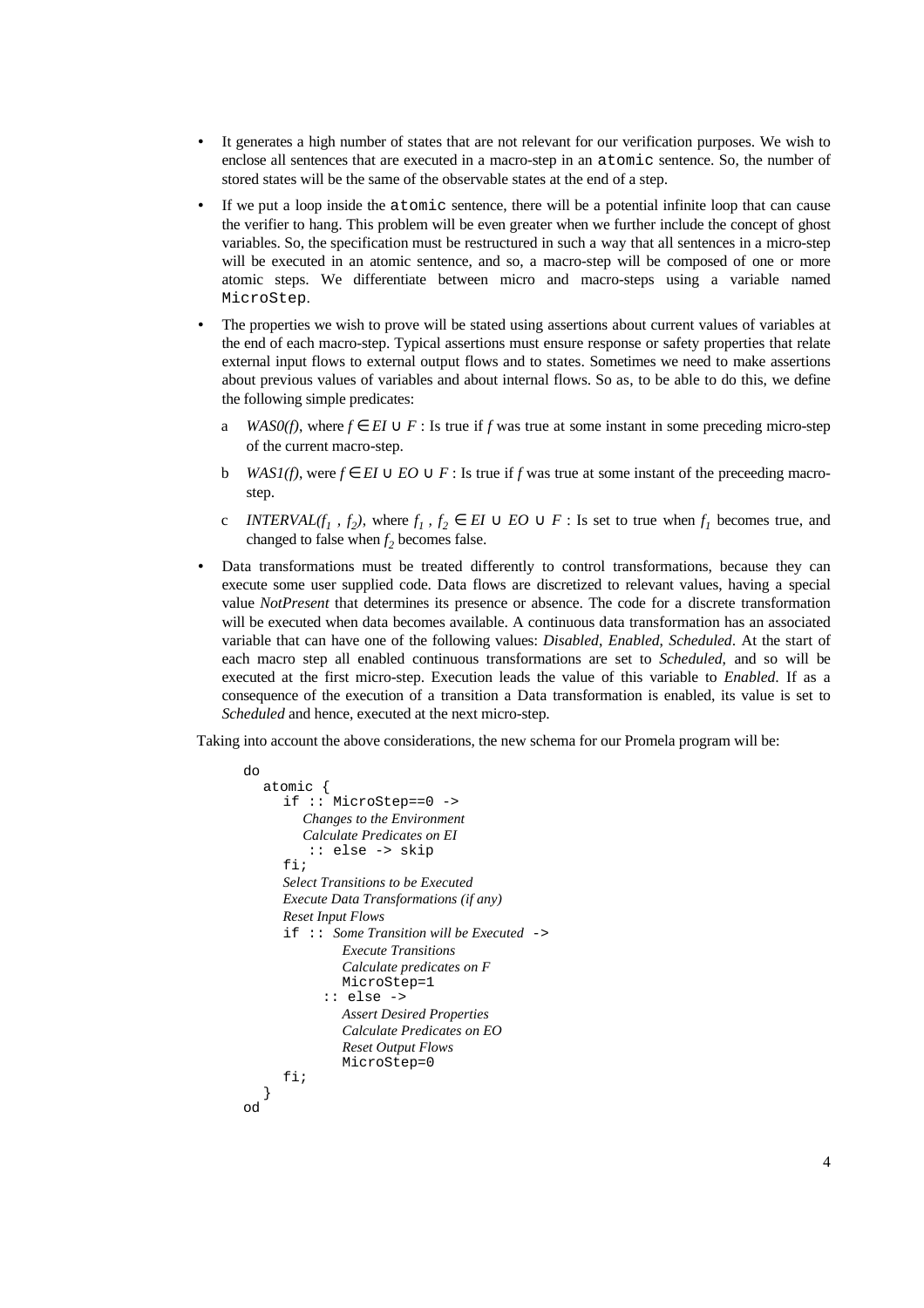### **2.3. Support for Modular Verification**

Verification of realistically sized systems is still an open problem due to the state-explosion problem. Although Spin is very efficient, and enclosing each micro-step into an atomic sentence drastically reduces the set of reachable states, the problem still exists. Therefore, we will adopt a modular approach (also named rely/guarantee or assumption/commitment), in which properties will be stated for part of the model, and using the Abadi/Lamport composition theorem [Abadi, 93] we will deduce the truth of the property for the whole model. This theorem is based on the following induction rule:

$$
M_I \vDash_{\phi_{E_1}} \phi_I, \quad M_2 \vDash_{\phi_{E_2}} \phi_2
$$

$$
M_I \vDash \phi_{E_2}, \quad M_2 \vDash \phi_{E_I}
$$

$$
M_I || M_2 \vDash (\phi_I \wedge \phi_2)
$$

Let *M* be the whole model, that can be decomposed into the parallel composition of  $[M_1|M_2]$ , and  $\phi$  the desired safety property that can be decomposed as  $\phi = \phi_1 \wedge \phi_2$ . In order to prove  $\phi$  over *M*, it is sufficient to prove:

- Each  $\phi_i$  is true for the components  $M_i$  under the assumption  $\phi_{E_i}$  for the environment of each  $M_i$
- Each component  $M_i$  grants the assumption  $\phi_{Ej}$ ,  $i \neq j$  of each component over its environment (commitment).

Let us take a simple example represented in Figure 1. We wish to prove a property  $\phi$  that relates  $EI<sub>1</sub>$ and  $EO_2$ . The model is divided into two components  $M_1$  and  $M_2$  communicated by internal flows  $fg_1$ ,  $fg_2$ . The property  $\phi$  is decomposed into two (both for  $M_1$  and  $M_2$  respectively). When we prove the property for  $M_2$  we must assume some behaviour for  $fg_2$ .

#### **Fig. 1: Modular Verification**



Internal variables ( $fg_1$  and  $fg_2$  in the example) that communicate components which will be separately verified will be named ghost variables. When the component  $M_2$  is translated into Promela, we give its ghost variables  $(fg_2)$  random values. Since in the whole model they are internal variables, their values can change at any instant of any micro-step and the set of sentences that give values to ghost variables will be placed inside the corresponding portion of code.

Assumptions restrict the behaviour of ghost variables, and so, we use a simple statement like:

#### *ASSUME(cond,variable,value)*

that must be read: If *cond* is true, then *variable* will be set to *value*. The following Promela code is placed immediately after the ghost variables have taken a value:

```
if :: cond -> variable=value
    :: else -> skip fi;
```
Assumptions are reversible: when we discharge the assumption (i.e. prove the committment for  $M_1$ ), *ASSUME* sentences are coded as *COMMIT* sentences:

*COMMIT(cond,variable,value)*

that are then translated into a Promela assertion *cond* → *variable=value* :

```
assert( ! cond || variable==value )
```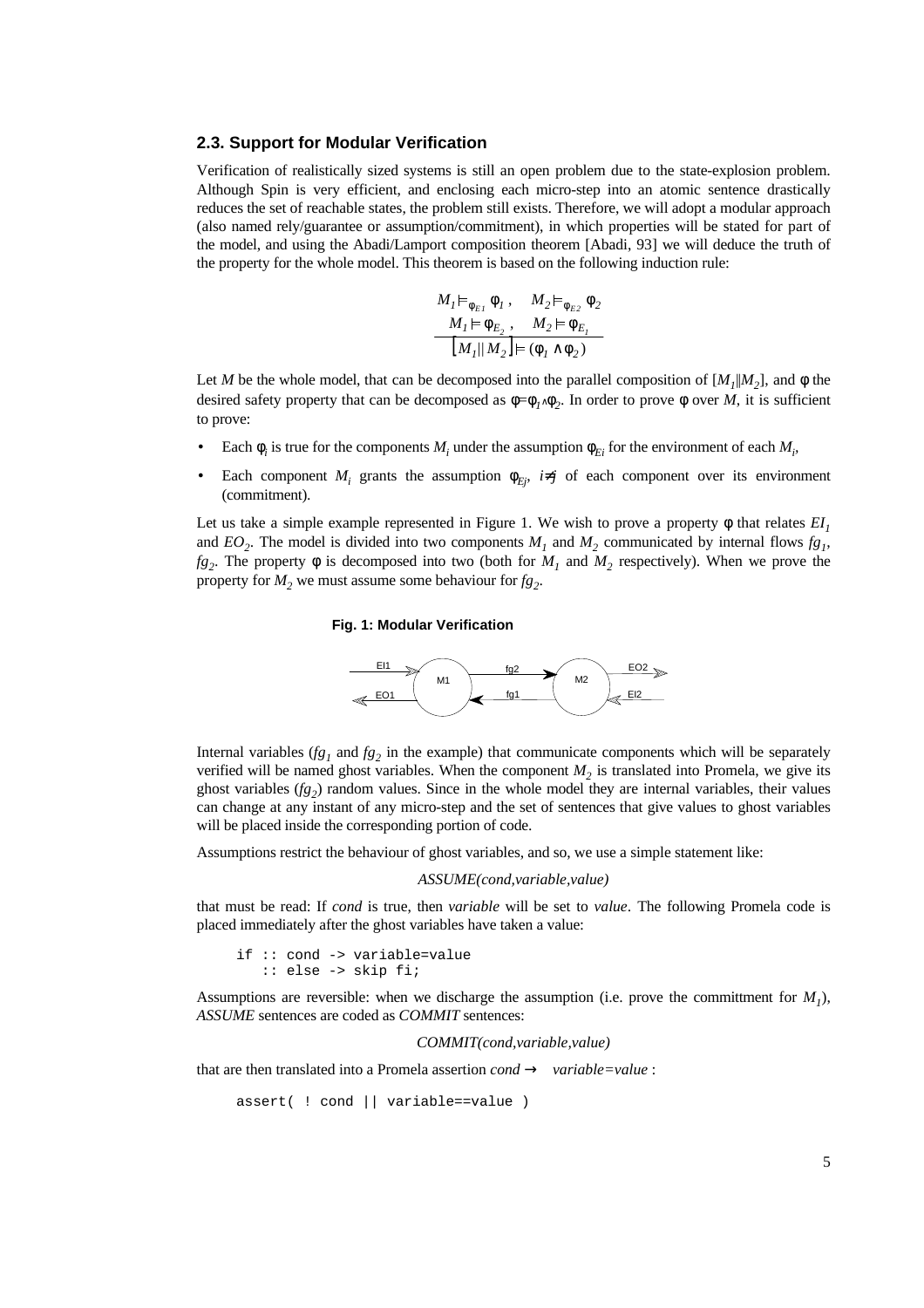*COMMIT* sentences are translated into Promela after the end of each micro-step, as opposed to model properties, which are checked only at the end of each macro-step

By taking all the above considerations into account, the complete body of the Spin program will be:

```
Declare Variables and Macros
bit MicroStep==0
active proctype SART()
do
   atomic {
     if :: MicroStep==0 ->
progress:
         Changes to the Environment
         Calculate Predicates on EI
          :: else -> skip
      fi;
      Select Transitions to be Executed
      Execute Data Transformations (if any)
      Reset Input Flows
      Set Ghost Variables
      Make Assumptions
      if :: Some Transition will be Executed ->
               Execute Transitions
               Assert Commitments
               Calculate predicates on F
               MicroStep=1
            :: else ->
               Assert Desired Properties
               Calculate Predicates on EO
               Reset Output Flows
               MicroStep=0
      fi;
     /*end atomic */
od
```
## **2.4. Implementation Issues**

The automatic verification is currently being done as part of the AUTOVER project. The graphical specification (taken from a commercial CASE tool) is extracted to a textual file that describes the full set of transitions and variables using some C-like macros. For instance,  $EXTIMEUT(e)$  represents an external input, INTOUTPUT(f) represents an internal flow, GHOST(f) establishes that f is a ghost variable, TRANS(orig, dest, cond, acc) represents a transition, ASSUME(cond,  $f, v$ ) represents an assumption, etc.

The body of the Promela program is the same for all models and follows the structure outlined above. Each line of it is named a section. At each section, and using standard preprocessor directives, the full model is processed, but using different definitions for the C macros. For instance, TRANS is defined as an assignment sentence that sets the value of one variable in *T* when included in the select transitions section, into a set of assignments for output flows when defined in the execute section, and into the declaration of a hidden variable (*T*) when included in the declarations section.

Assertions that are violated give us an execution trail that shows all the steps taken by the program until assertion is violated. As we are only interested in the changes of the configuration and not in the internal steps taken by the Spin program, we do not use the  $-p$  option, but timely print statements are placed in order to visualize the desired steps when following the trail (option  $-t$ ). These print statements are coded as a macro that is defined as skip when we run the verifier and into printf when we wish to visualize the counter-example (a sample can be found in Section

4.2.). On some occasions, counter-examples are extremely long. Due to this, we generate the verifier using the -DREDUCE option, and execute it with the  $-i$  or  $-i$  flag.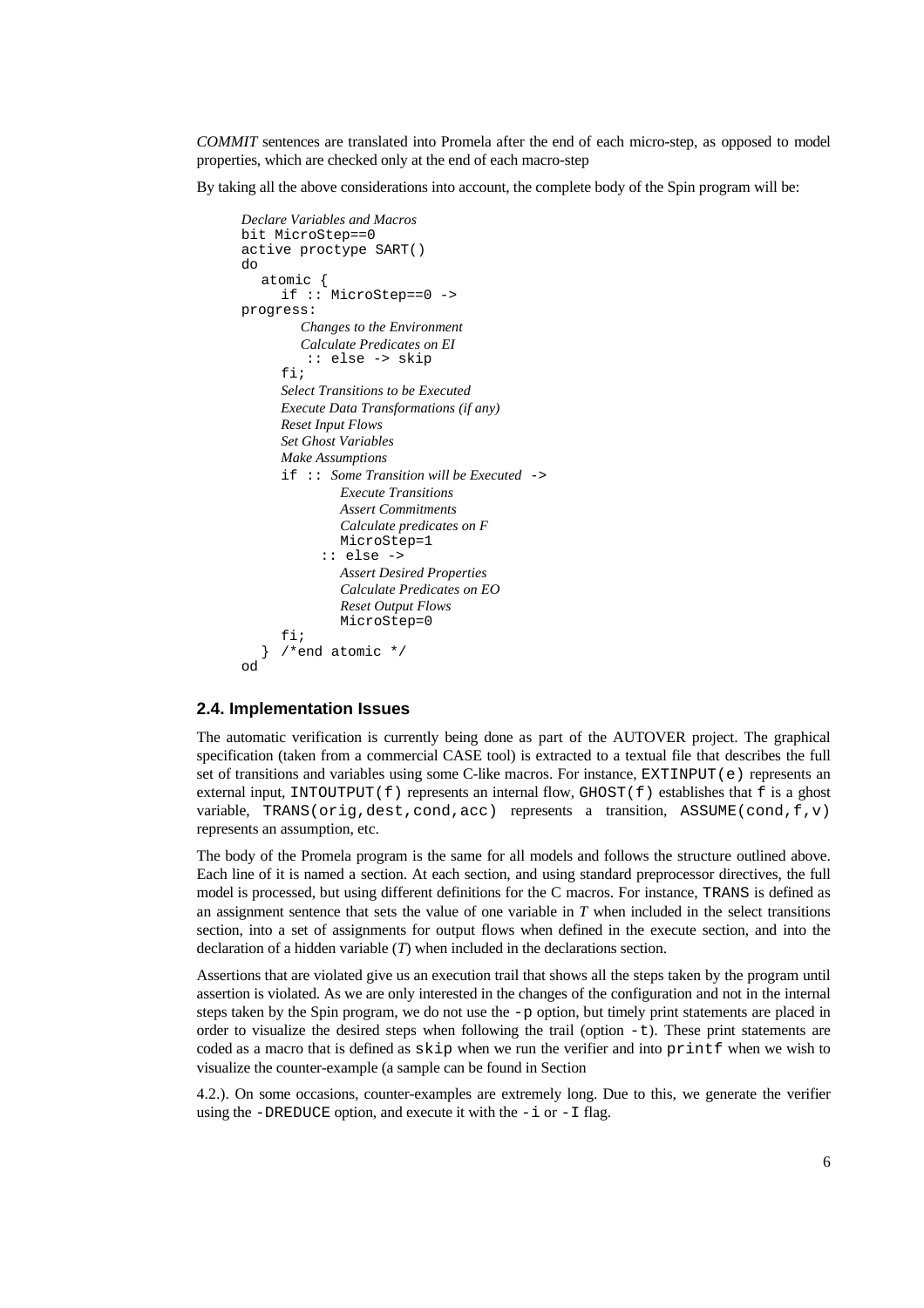The experiments that will be presented in the following sections have been carried out using a low cost workstation (DecStation 5000/240). The use of modular verification means that verifications can be performed interactively. All the experiments report a maximum of 6Mb of memory usage and are completed in a maximum of 30 seconds for the worst case.

# **3. Case Study**

The case study that we shall use is the "Steam Boiler Problem", that was suggested to the participants of the Dagstuhl Meeting on "Methods for Semantics and Specification" [Dagstuhl, 95].

The system is composed of a steam-boiler with four pumps, each having its own pump controller for supervision purposes, a device to measure the quantity of water in the steam-boiler, another for measuring the quantity of steam that comes out, and the corresponding operator desk and message transmission system.

The model of the system is not trivial, because the requirements specially emphasize the fault tolerant behaviour. The system must continue working under the failure of some devices. In such a case, it must internally estimate the measures that cannot be read from the faulty devices. Also, the system must recognize internal failures such as measures outside the dynamic range of the steam-boiler, spontaneous changes of states, etc. A full explanation of the whole specification is beyond the goal of this paper. Please refer to [Dagstuhl, 95] for more details.

The following sections will describe the SA/RT model\* (only the relevant parts that will be used for this verification case study: top level control, a pump and the water level measurement system).

# **3.1. Overview of the Model**

-

A first cut diagram is shown in the Steam Boiler chart (Figure 2) where we divide the system into processes. Circles drawned with dashed lines represent control transformations (that will be specified using state transition diagrams). The other circles represent either primitive data processes, or processes that are further decomposed in a lower level diagram. Arrowed dashed lines represent events (control flows) and continuous lines data flows. The Steam Boiler chart components are explained below (Figures 3 to 5):

- *Init Mode* is devoted to the initialization phase and will not be used later in this paper.
- *Control Modes* maintains the top level operation modes (*Init*, *Run* and *Emergency Stop*). In *Run* mode, the system can be in three different modes (*Normal*, *Degraded* or *Rescue*) depending on the particular combinations of failures of the devices.
- *Control Level* performs the main actions by opening and closing the pumps depending on the water level. The other processes control the behaviour of each device (water and steam sensors, and pump), each one having its own diagram.

<sup>\*</sup> We have used a slight modification to the original SA/RT syntax that consists in the possibility of representing conditions as composed of logical expressions on control flows and states of other Processes. We denote the Enable, Disable and Trigger Activators as *X.Process* where *X* is *E*, *D* or *T*, and *Process* is the one that will be activated, deactivated or triggered. *S.Process* is also used to check the internal state of *Process*.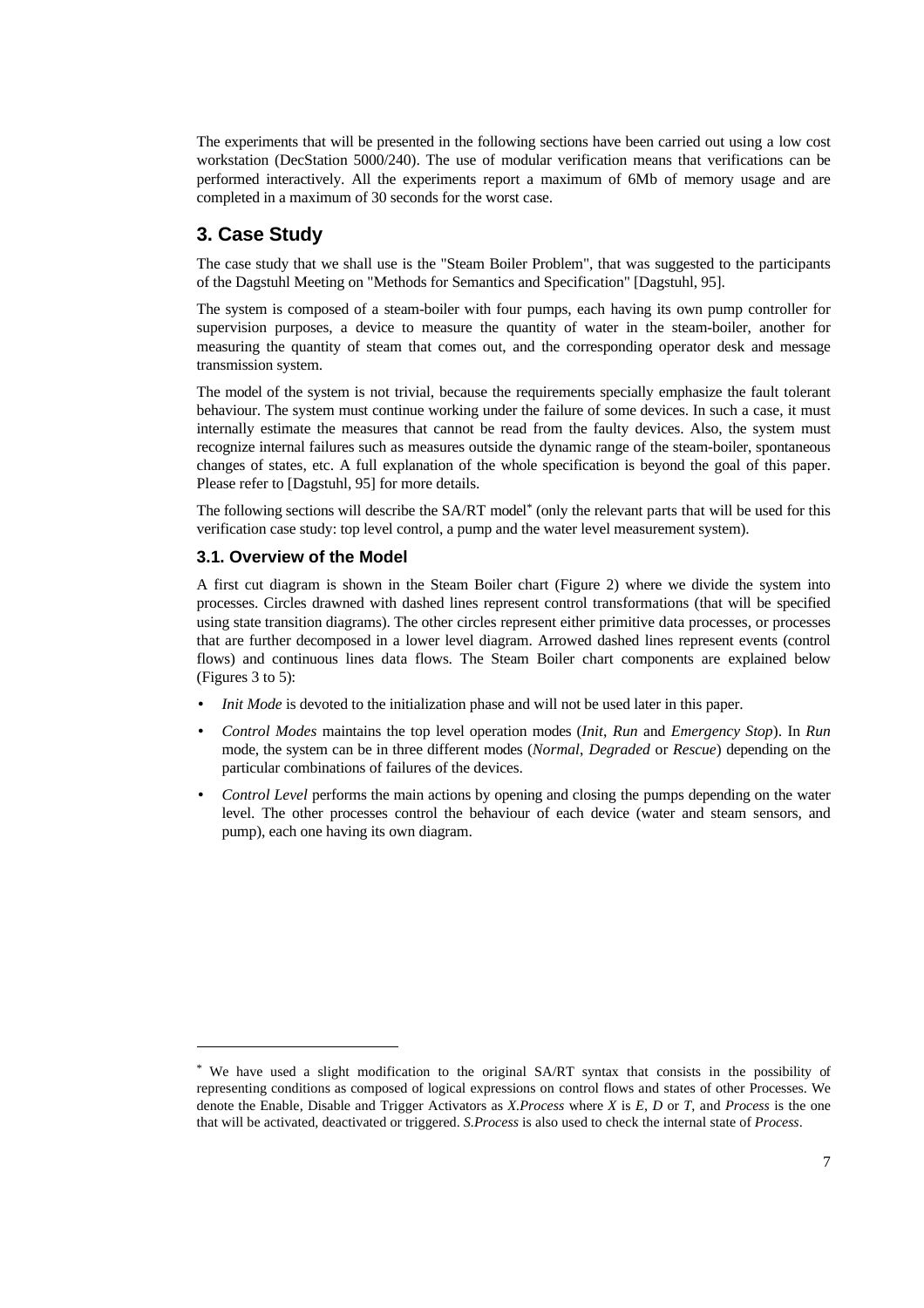### **Fig. 2: Steam Boiler**



#### **Fig. 3: Control Modes**

**Fig. 4: Control Run Mode**

**Fig. 5: Control Level**



# **3.2. Pump**

Figure 6 is the *Pump* chart, which is composed of the following control processes (Figures 7 to 12):

- *Pump Status* maintains the desired pump state that has been set from *Control Level*. *Pump Set Failure Status* maintains the failure/not failure status for the set of pump and pump controller
- Because pump and pump controllers have independent behaviour and independent sources of failures, two processes (*Pump Failure Status* and *Pump Control Failure Status*) monitor the faulty states.
- Two more processes (*Pump Opening* and *Pump Closing*) are needed to model the maneouvres of starting and stopping pumps, and internal failures detection.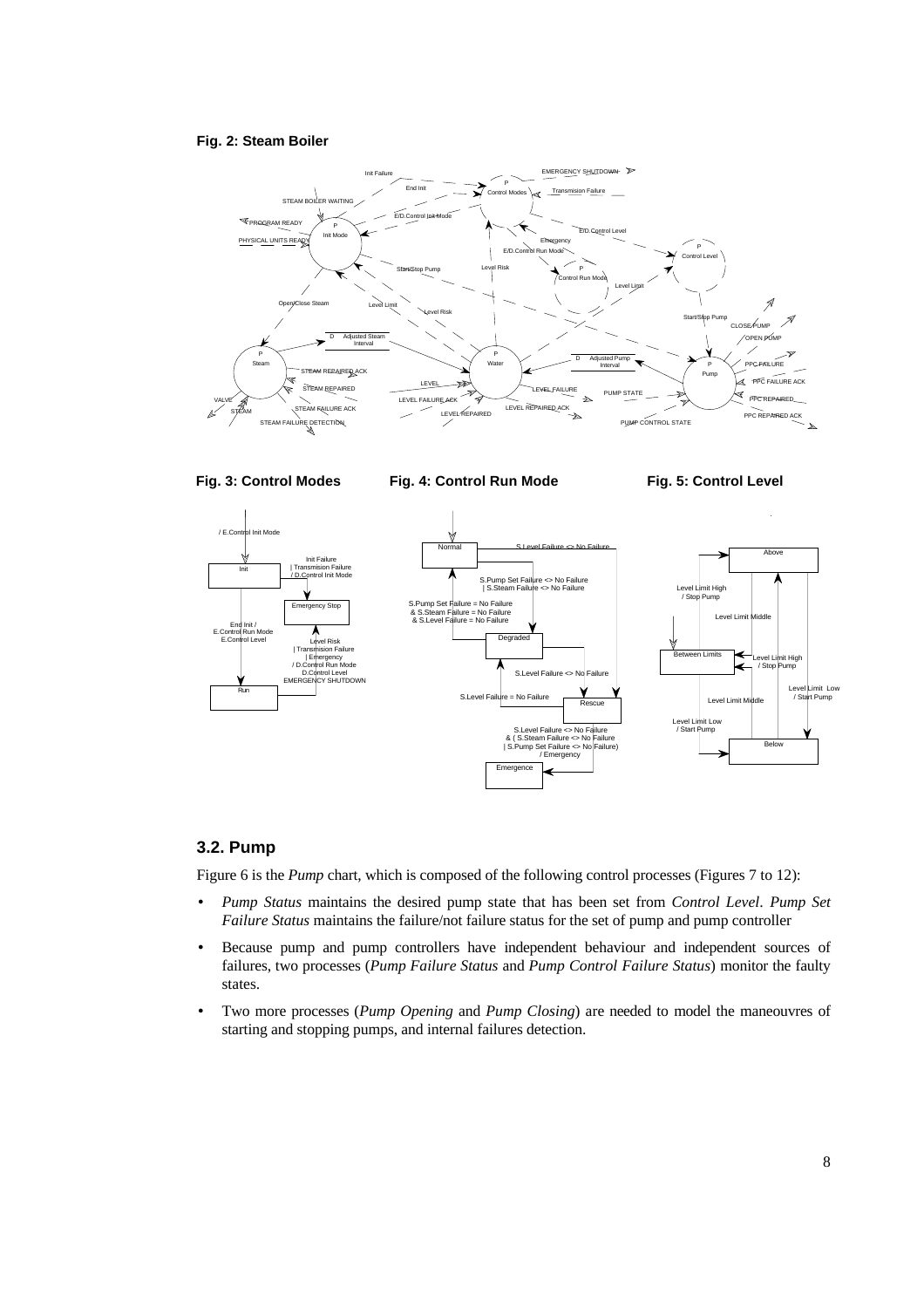## **Fig. 6: Pump**





**Fig. 8: Pump Failure Status Fig. 9: Pump Opening**







**Fig. 10: Pump Set Failure Status**



**Fig. 11: Pump Control Failure Status**



**Fig. 12: Pump Closing**

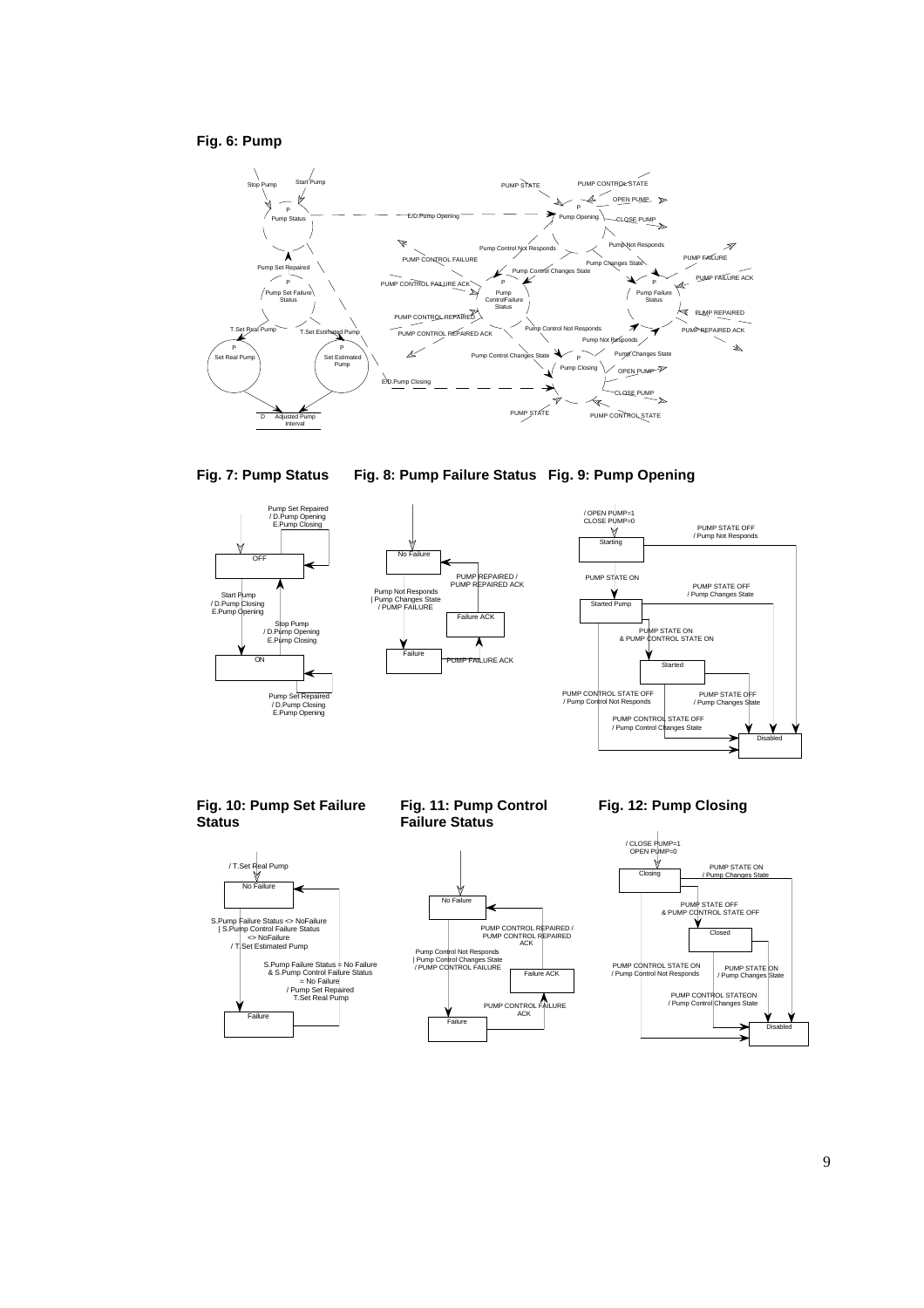### **3.3. Water**

*Water* is simpler than pumps. Its goal is to determine the quantity of water in the Steam Boiler and detect internal failures such as that the level measured is outside the dynamics of the system, or the absence of the *LEVEL* signal (see Figures 13 and 14).

# **Fig. 13: Water**

**Fig. 14: Level Failure Status**



# **4. Verification**

A large number of properties can be stated in order to safeguard the system described above. Part of them are explicitly included in the Dagstuhl Specification, and part of them can be deduced from it. We shall concentrate our effort on a small set of representative properties. The verification process will be explained as if we were incrementally developing and interactively debugging the model using the verifier.

### **4.1. Properties to be Verified**

When the water level is low, the Pump must be open. If not, we must detect a failure and the operating mode must be different to *Normal*. The exact mode (*Degraded*, *Rescue* or *Emergence*) depends on the combination of failures for different devices. Because the pump does not respond immediately, we consider the Pump open if it is really open (*PUMP\_STATE\_ON*) or the Open command (*OPEN\_PUMP*) has been sent. The formula that must be verified is:

```
φ1 : LEVEL=Low → (OPEN_PUMP ∨ PUMP_STATE_ON ∨ ControlRunMode≠Normal)
```
Also, we consider the symmetric situation when the level is high:

φ*<sup>2</sup> : LEVEL=High* → *(CLOSE\_PUMP* ∨ *PUMP\_STATE\_OFF* ∨ *ControlRunMode*≠*Normal)*

Modular verification will be conducted by partitioning the system into three components as shown in the following table:

| <b>Component</b> | <b>Processes in the Structured Model</b> |
|------------------|------------------------------------------|
| <b>MODES</b>     | Control Modes, Control Run Mode          |
| <b>WATER</b>     | Water (and its children), Control Level  |
| <b>PUMP</b>      | <i>Pump</i> (and its children)           |

Local formulas that we will prove are the following: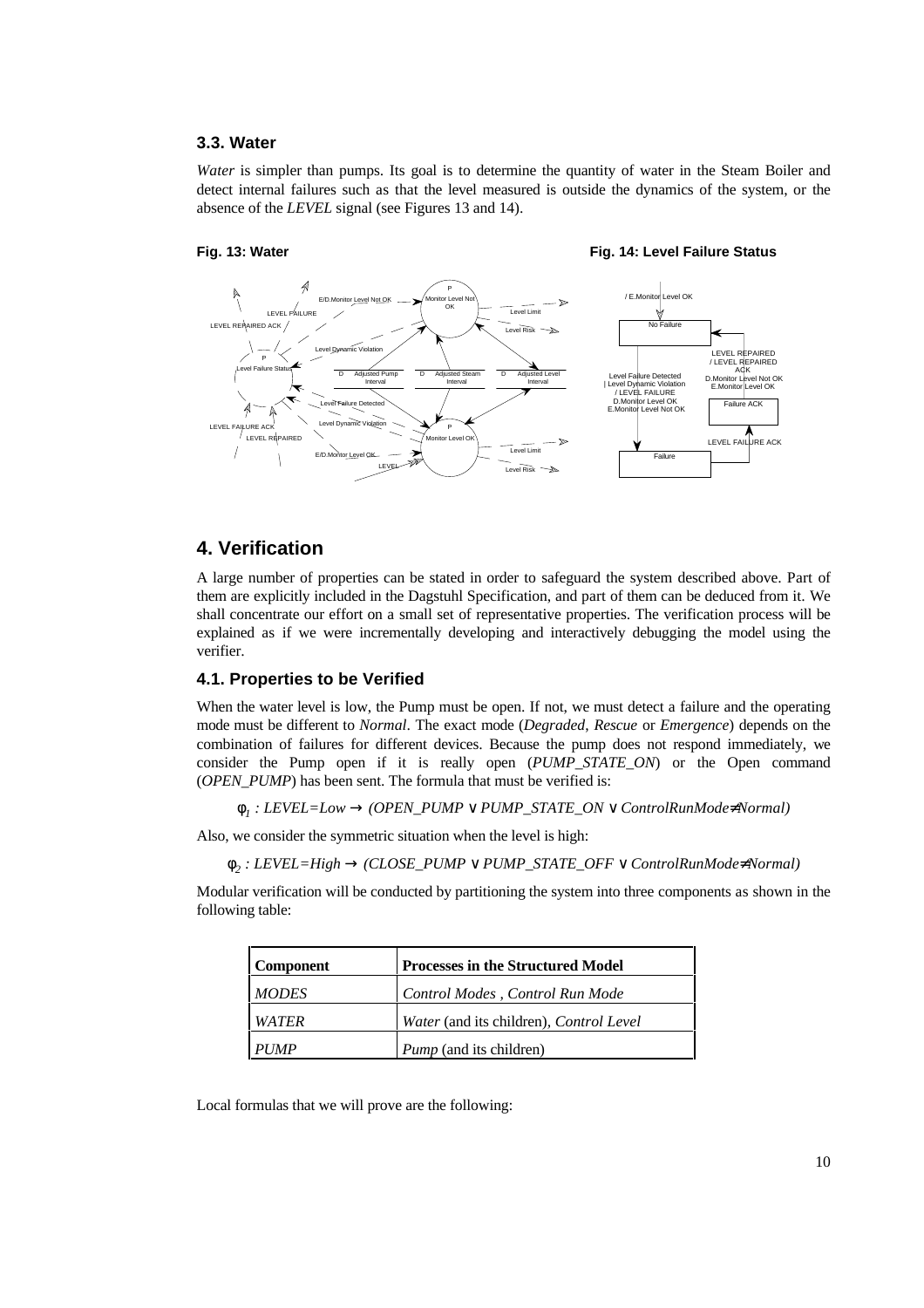φ*P1 : PUMP* |= *INTERVAL(StartPump,StopPump)* → *(OPEN\_PUMP* ∨ *PUMP\_STATUS\_ON* ∨ *PumpSetFailureStatus*≠*NoFailure)*

φ*P2 : PUMP* |= *INTERVAL(StopPump,StartPump)* → *(CLOSE\_PUMP* ∨ *PUMP\_STATUS\_OFF* ∨ *PumpSetFailureStatus*≠*NoFailure)*

φ*L1 : WATER* |= *LEVEL=Low* → *(INTERVAL(StartPump,StopPump)* ∨ *LevelFailureStatus*≠ *NoFailure)*

φ*L2 : WATER* |= *LEVEL=High* → *(INTERVAL(StopPump,StartPump)* ∨ *LevelFailureStatus*≠ *NoFailure)*

φ*M : MODES* |= *(PumpSetFailureStatus*≠*NoFailure* ∨ *LevelFailureStatus*≠*NoFailure)* → *ControlRunMode*≠ *Normal*

It is clear that  $\phi_{P1} \wedge \phi_{L1} \wedge \phi_M \rightarrow \phi_I$  and also  $\phi_{P2} \wedge \phi_{L2} \wedge \phi_M \rightarrow \phi_2$ . So, if we prove the above formulas we have proven our goals ( $\phi_1$  and  $\phi_2$ ).

Because we observe that *WATER* and *PUMP* are closely related by means of the control flows *StartPump* and *StopPump*, a reasonable assumption for *PUMP* is that both events are never received simultaneously (in a micro-step). If we do not take this assumption into account now, we could be detect its need by examining the counter-examples produced in the PUMP verification. This assumption can be stated as ¬*(StartPump*∧*StopPump)* or as two implications:

 $(StartPump \rightarrow StopPump=0) \land (StopPump \rightarrow StartPump=0)$ 

This will be represented using the macro ASSUME as follows:

*ASSUME(StartPump,StopPump,0)*

*ASSUME(StopPump,StartPump,0)*

The set of properties for  $\phi_i$ , assumptions and commitments can be represented graphically as in the Figure 15, which is self-explanatory:

**Fig. 15: Graphical representation of Properties for Modular Verification**

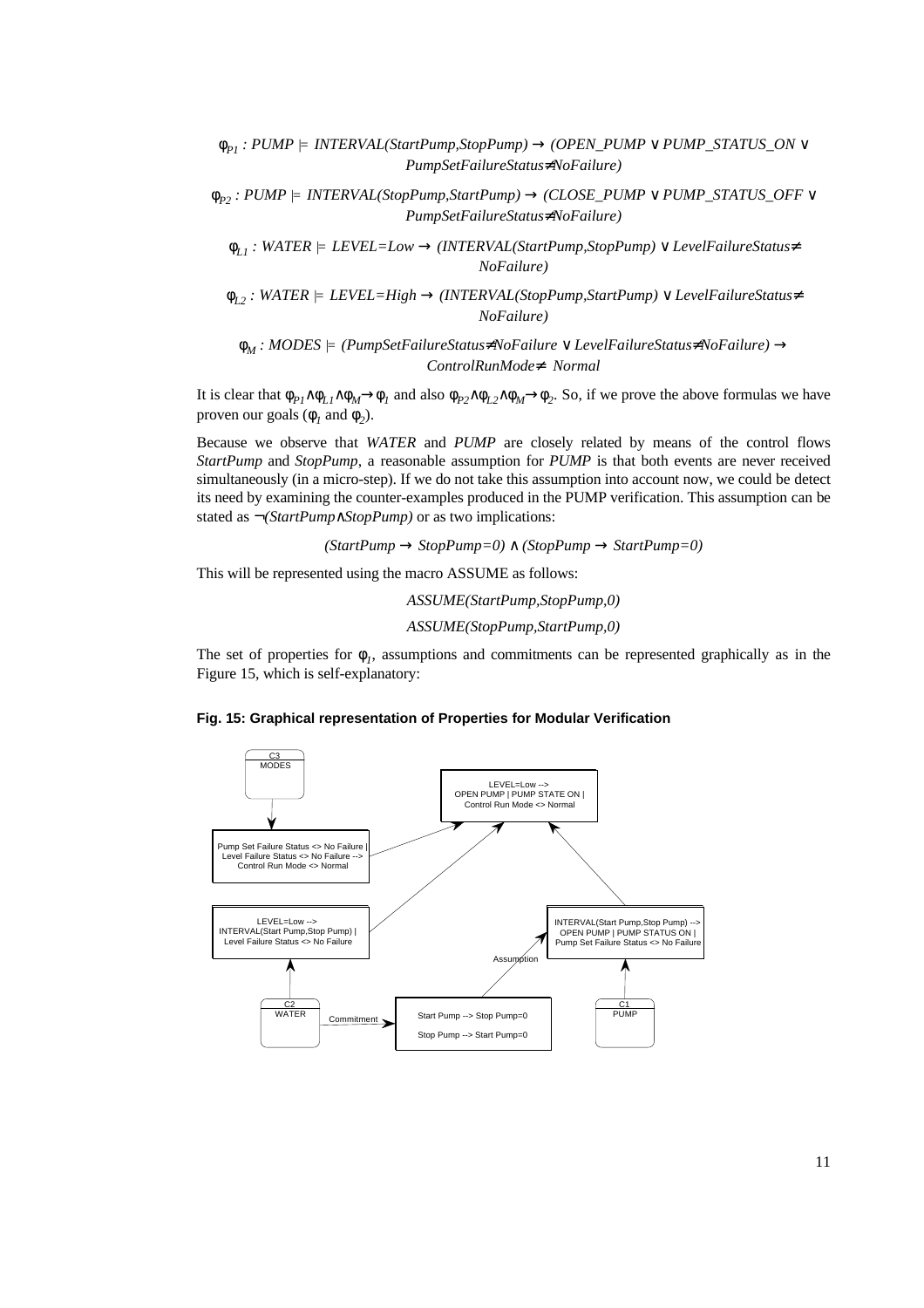#### **4.2. Verification of PUMP**

First, we execute the Spin model checker for formula  $\phi_{M1}$ , including the above assumptions and the variables *StartPump* and *StopPump* as ghost variables.

The counter-example (trail) produced shows that *PUMP* receives *StopPump* and closes the pump. Then, it fails. The last macro-step enables us to detect the problem (its corresponding part of the trail is included below).

```
*Macro Step: Environment
       **Received External Event PUMP_STATE_OFF
       **Received External Event PUMP_CONTROL_STATE_OFF
       **Received External Event PUMP_REPAIRED
  *Micro Step
      ** Transition T41 : PumpFailureStatus . FailureACK -> NoFailure ,
                     Action PUMP_REPAIRED_ACK=1
  *Micro Step
      ** Ghost Event StartPump
      ** Transition T11 : PumpSetFailureStatus . Failure -> NoFailure ,
                     Action PumpSetRepaired=1
  *Micro Step
     ** Transition T01 : PumpStatus . OFF -> OFF
                     Action PumpOpening=Disabled ; PumpClosing=Closing;
                    CLOSE PUMP=1 ; OPEN PUMP=0
  *Micro Step
 *No Actions. End Macro Step
spin: line 2913 "paper.i", Error: assertion violated
spin: trail ends after 4371 steps
```
In this last macro-step the event *PUMP\_REPAIRED* is received from the environment. The internal sequence of micro-steps that will set the pump to the normal state starts. But *StartPump* is sent as a consequence of some (ghost) action on the environment in the second micro-step. In the third step, the process *PumpStatus*, which is in the *OFF* State, simultaneously receives the commands *PumpSetRepaired* and *StartPump*. Due to the non-determinism, the system goes to the *OFF* state and tries to close the pump by sending *CLOSE\_PUMP*. Assertion is violated.

If we remove the non-determinism by giving priority to the transition from *OFF* to *ON*, the problem will be solved. The solution is to change conditions in the transition from *OFF* to itself to *PumpSetRepaired* ∧¬*StartPump*. Because the closing of the pump is symmetric, the same problem would appear for φ*M2*, so we also change the transition from *ON* to itself to *PumpSetRepaired*∧¬*StopPump*.

We run the verifier for the  $\phi_{MI}$  formula and it is demonstrated as true. Since the closing property of the pump is symmetric, and the graphical specification seems to be symmetric, a naive analyst might assume that the closing properties  $\phi_{M2}$  will also be true. But when we include them in the model checker we discover that they are false. The cause is that the problem is not truly symmetric because the *OFF* state in *PumpStatus* is the Initial state and the *ON* state is not. The brief counter-example shows us that while in the initial state, *PumpClosing* is received, but *PUMP\_STATE\_ON* indicates that the pump is open and there is no transition that can be executed in response to *PumpClosing*. Note that this problem does not appear while *PumpStatus* is *ON*, because the system goes to this state in response to the first *StartPump*. A failure, when repaired, causes the *PumpSetRepaired* event to be received, and so, the pump will be open again.

We solve the problem by changing the transition from *OFF* to *OFF* to obtain the condition *(PumpSetRepaired*∧¬*StartPump)*∨*StopPump*. The transition from *ON* to *ON* does not need any Change.

Additional properties which can be asserted and proven true of the desired response of the pump are:

*WAS1(OPEN\_PUMP)* → *PUMP\_STATE\_ON* ∨ *PumpSetFailureStatus*≠*NoFailure WAS1(CLOSE\_PUMP)* → *PUMP\_STATE\_OFF* ∨ *PumpSetFailureStatus*≠*NoFailure*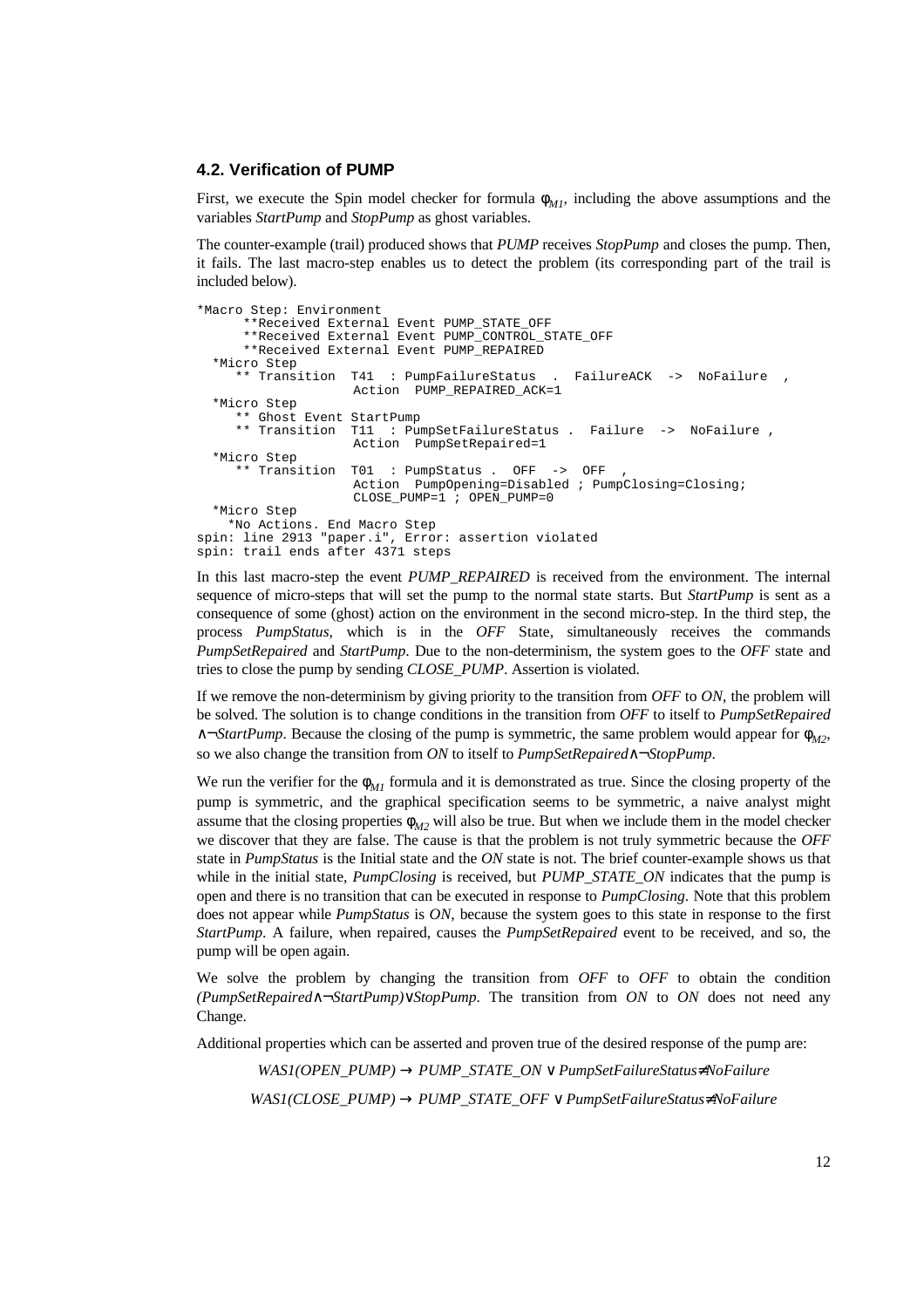or of the undesired response:

 $INTERVAL (Start Pump, Stop Pump) \rightarrow CLOSE$  $PUMP=0 \vee WAS0 (Stop Pump)$  $INIERVAL (StopPump, StartPump) \rightarrow OPEN$  $PUMP=0 \vee$  WAS0(StartPump)

#### **4.3. Verification of WATER**

We follow the same procedure for the *WATER* component. In this case, *StartPump* and *StopPump* will not be ghost variables, and the assumptions will be proven using the corresponding commitments

*COMMIT(StartPump,StopPump,0)*

*COMMIT(StopPump,StartPump,0)*

Recall that commitments are checked after each micro-step, as opposed to the system properties, which are checked at the end of each macro-step.

Formulas  $\phi_{L1}$  and  $\phi_{L2}$  are checked as true.

We can also state other interesting safety properties from the original specification. For instance, whenever *LEVEL* is detected to be outside the system dynamics, we consider the Level sensor to be failing, or if *LEVEL* is not present, the system detects a failure:

*OutOfDynamics* → *LevelFailureStatus*≠*NoFailure*

*LEVEL=NotPresent* → *LevelFailureStatus*≠*NoFailure*

#### **4.4. Verification of MODES**

We verify the formula  $\phi_M$  for *MODES* and find it true. Other properties that have been stated in the original specification are the invariant for the operating modes:

*ControlRunMode=Normal* → *( PumpSetFailureStatus=NoFailure* ∧ *SteamFailure=NoFailure* ∧ *LevelFailure=NoFailure )*

*ControlRunMode=Degraded* → *( ( PumpSetFailureStatus*≠ *NoFailure* ∨ *SteamFailure*≠ *NoFailure)*  ∧ *LevelFailure=NoFailure )*

*ControlRunMode=Rescue* → *(* ¬*( PumpSetFailureStatus*≠ *NoFailure* ∨ *SteamFailure*≠ *NoFailure)*  ∧ *LevelFailure*≠ *NoFailure )*

that also are found true.

Finally, we can conclude that our goal formulas  $\phi_1$  and  $\phi_2$  are true over the whole model.

# **4.5. Searching for Non Progress Cycles**

One of the problems of the RSML semantics is the possibility of falling into infinite loops in which the system executes an infinite sequence of micro-steps. This type of potential deadlock risk must be detected in order to safeguard performance. We must ensure that the system executes an infinite sequence of macro-steps. To do this, we have labeled the section of the Promela in which the environment changes its value with a progress label, and by means of the spin option  $-1$  we can check the progress. We repeat the verification of each model using this option and we detect more problems:

Spin detects that *PUMP* has a non progress cycle, since *StartPump* and *StopPump* can appear infinitely often in the same micro-step (recall that they are ghost variables). Although this might not be a problem if WATER does not exhibit this behaviour, it is a potential risk. The approach that we have taken is to restrict the behaviour of ghost variables by stating that they appear at most, only once in the same macro-step:

> *ASSUME ( WAS0(StartPump)* ∨ *WAS0(StopPump)* → *StartPump=0)*  $ASSUME$  ( $WASO(StopPump) \vee WASO(StartPump) \rightarrow StopPump=0$ )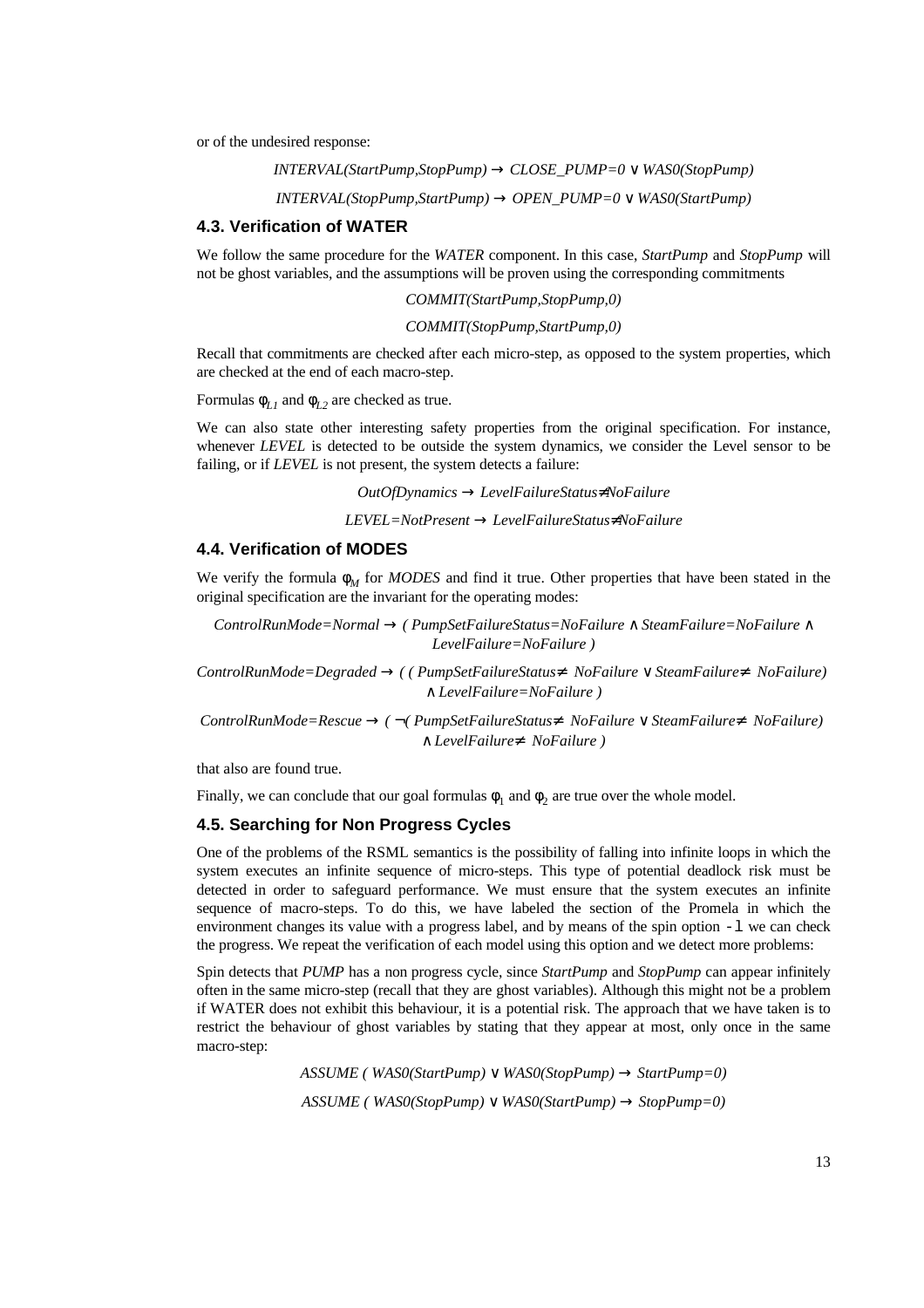On running the verifier with the  $-1$  option we detect the absence of non progress cycles. Because these assumptions restrict the freedom of the PUMP behaviour if we run the verifier without the  $-1$  option, we prove that properties are also true.

Now, using *WATER*, we try to discharge these new assumptions by translating them into commitments, and we find that *WATER* does not guarantee them. The counter-example shows us that *LevelFailure* is in *Failure* state. *Monitor Level Not OK* data process can determine (in the first micro-step) the level limits that are received by *Control Level* which sends a Start/Stop command to the pump. But if *LEVEL REPAIRED* is received, Data Transformation *MonitorLevelOK* is enabled and another start/stop message is sent (in the second micro-step).

We must transform the assumption/commitment into another "softer" one:

*ASSUME ( WAS0(StartPump)* → *StartPump=0)*  $ASSUME$  ( $WASO(StopPump) \rightarrow StopPump=0$ )

We verify the above formulas both for *PUMP* as assumptions and for *WATER* as commitments, and recheck the existence of non progress cycles. Similar assumptions must be made for the *MODES* component by assuming that in the same micro-step, transitions from/to the *NoFailure* states are never taken more than once, along with the corresponding commitments for *PUMP* and *WATER*. Now the specification is found to be true.

# **5. Conclusions**

We have shown how the Spin Model Checker can be used in conjunction with graphical specification methods, and how we can use it for debugging the specification as well as proving some interesting properties in said specification. The modular approach allows us to perform separate verifications for components of the model and compose them in order to prove properties for the whole model. The Promela program that represents the model is slightly more complicated and less straightforward than if it were coded directly from the textual specification as in [Duval, 95], but its great advantage is that it is automatically obtained from a graphical specification, and so, easier to develop, review and maintain.

Our present work, as part of the AUTOVER project, is addressed towards a complete integration of structured development tools and model checkers. The user specifies the system graphically and the results of the verification (counter-examples) can be graphically animated in order to debug the model. We also represent the whole set of properties to verify in a similar way to that shown in Figure 15. This allows us to perform regression verifications and detect the problems caused by changes in the model. We also plan to compare Spin with other model checkers [Corbett, 96], and to study the possibilities of automatic reductions of the model [Simone, 94] and relation checking [Erdogmus, 95], both for the part of model that is being verified as well as for its environment.

## **References**

- Abadi, M., Lamport, L. (1993) "Conjoining Specifications". DEC Software Research Centre. Research Report no. 118.
- Alonso, A., Baresi, L., Christensen, H.,Heikkinen, M. (1995) "IDERS: An Integrated Environment for the Development of Hard Real-Time Systems". Euromicro Workshop on Real-Time Systems. Odense, Denmark.
- Corbett, J. C. (1996) "Evaluating Deadlock Detection Methods for Concurrent Software". IEEE Transactions on Software Engineering, Vol. 22, no. 3, March, pp. 161-180.
- Craigen, D., Gerhart, S., Ralston, T. (1993) "An International Survey of Industrial Applications of Formal Methods" (2 Vols.). U.S. Department of Commerce, Technology Administation, National Institute of Standards and Technology, Computer Systems Laboratory Gaithersburg. Report NISTGCR 93/626.
- Damm, W., Hungar, H., Kelb, P., Schlör, R. (1994) "Using Graphical Specification Languages and Symbolic Model Checking in the Verification of a Production Cell". In Case Study "Production Cell". Claus Lewerentz anb Thomas Lindner Eds., pp. 89-107.